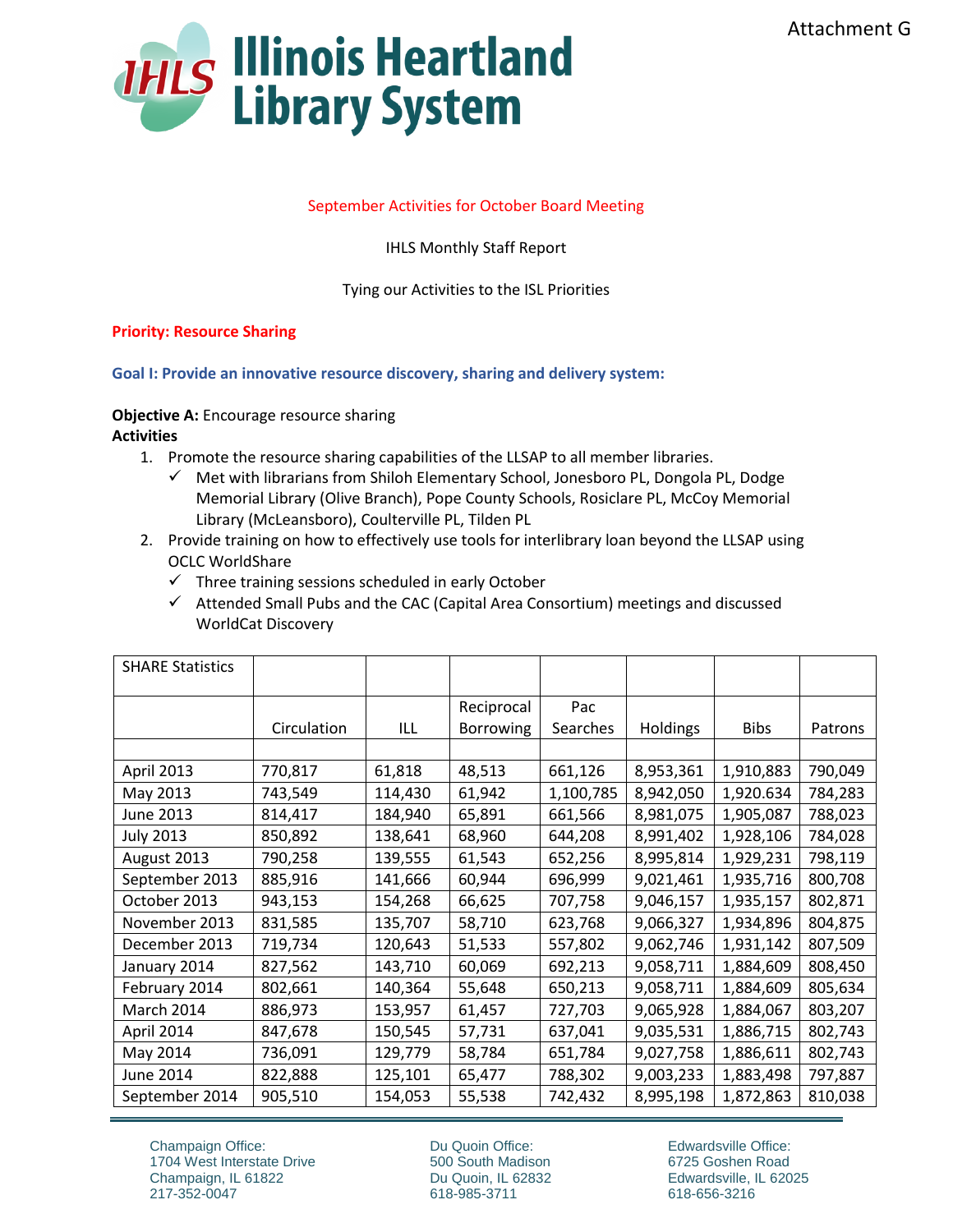**Objective B:** Provide a framework for members to participate in a state-of the-art integrated library system.

## **Activities**

- 1. Continue the evaluation of current LLSAP policies and the development of uniform policies for SHARE with the SHARE Executive Committee. Analyze trends in data and in the library marketplace to determine opportunities for changes and enhancements of LLSAP Services.
	- $\checkmark$  Loaded a new Holds Routing Table incorporating new delivery route changes.
- 2. Continue participation in the Statewide E-Books Grant opportunity.
	- $\checkmark$  At the end of September, 143 library agencies are participating in the 3M Cloud Library shared collection. (The 3M Cloud Library is currently used in 175 individual libraries.)
	- $\checkmark$  The 3M Cloud Library shared collection saw 7,685 check outs in the month of September.
	- $\checkmark$  Two Technology Petting Zoos were held in the month of September with eight library staff members attending.
	- $\checkmark$  At the end of August, 152 postcards were sent out to SHARE member libraries to regenerate interest in the 3M Cloud Library shared collection. During September, twelve of those libraries expressed interest in joining and three of them started participation on October 1. Requests for fee quotes and general questions are still coming in.
	- $\checkmark$  eRead Illinois project team members worked closely with 3M and Polaris to address the issue of age inappropriate content within the collection and school libraries that would like to participate. In the month of September, the erotica category was hidden within the 3M Cloud Library App and testing began to allow school libraries to implement filtering for their students if they choose to do so. By the end of October, filtering of age inappropriate materials should be implemented in 5 school libraries.

# **Goal II: Provide a sustainable delivery system that provides the best service possible for Illinois libraries and their users.**

**Objective A**: Ensure that IHLS delivery of library materials is accurate, timely, and meets member library needs.

# **Activities**

- 1. Working in concert with ISL, RAILS and CARLI, continue the implementation of recommendations from the Delivery Advisory Committee.
	- $\checkmark$  Attended Delivery Summit meeting in Lincoln, IL with IHLS/RAILS/ISL delivery teams
- 2. Develop methods to deliver training to member libraries on labeling, packaging, and other preparation of library materials with the goal of improving delivery time.
	- $\checkmark$  On final draft of "Welcome to Delivery" packet

| September 2014 | Delivery picked up<br>/delivered | <b>ILDS Delivery</b><br>Items to Hub | <b>ILDS Delivery</b><br>Items from Hub |
|----------------|----------------------------------|--------------------------------------|----------------------------------------|
| Champaign      | 220448                           | 34446                                | 34706                                  |
| <b>DuQuoin</b> | 94447                            | 22867                                | 25493                                  |
| Edwardsville   | 200681                           | 37108                                | 34387                                  |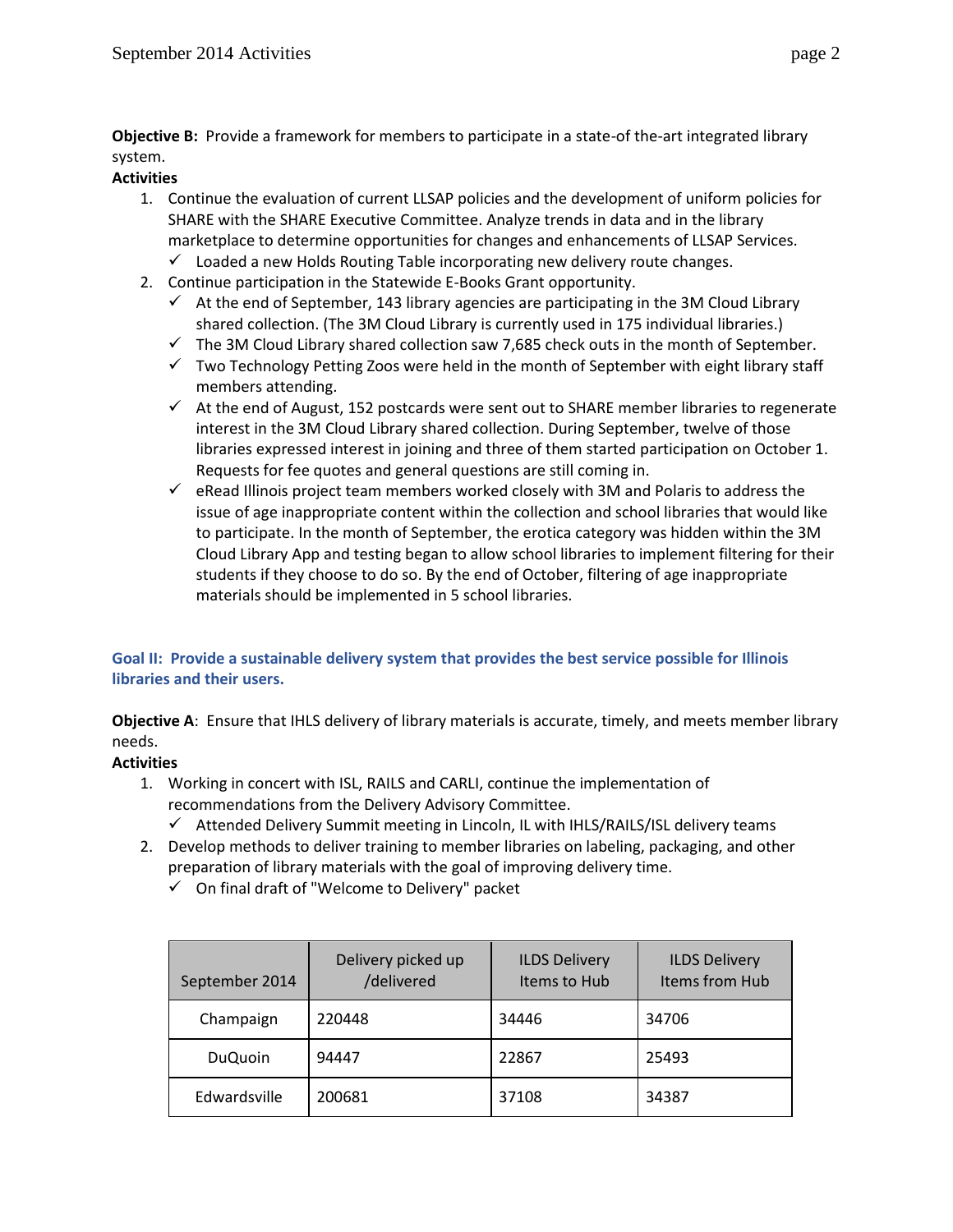**Objective B**: Leverage existing delivery resources.

### **Activities**

- 1. Follow the delivery replacement schedule in which fleet vehicles are replaced when mileage exceeds 200,000 miles.
	- $\checkmark$  Received 5 new vans as replacement vehicles

# **Priority: Illinois Machine Sublending Agency**

### **Goal: Provide good customer service and well maintained machines to patrons of the Talking Books Program.**

**Objective:** Support the statewide machine lending program located in DuQuoin. **Activities**

- - 1. Contract with the Illinois State Library to manage statewide services.  $\checkmark$  Required monthly reports were submitted to the National Library Service.
		- $\checkmark$  Completed reconciliation reports for all machines to be cross-checked with NLS BPHICS, and KLAS
	- 2. Serve all persons eligible for service within the state of Illinois as stipulated in the agreement with NLS.
		- $\checkmark$  Sent 22 C1s.
		- $\checkmark$  Sent 134 DA1s.
		- $\checkmark$  Sent 154 DA1s.
		- $\checkmark$  Staff responded to 8 BARD inquiries during the month of September.
		- $\checkmark$  Staff responded to 16 BARD inquiries during the month of August.
	- 3. Participate in the planning, coordination and evaluation of Illinois Talking Book Service, and ensure appropriate provision of services by staying informed of current procedures and trends related to Talking Books, the National Library Services/Library of Congress and librarianship in general.
		- $\checkmark$  Midlands Conference committee conference call.
		- $\checkmark$  Participated in monthly NLS conference call.
		- $\checkmark$  Updated NLS Operations Alerts binder.
		- $\checkmark$  September 20th Outreach Women's Health Conference at JALC.
	- 4. Ensure the efficient and successful provision of service in accordance with the Revised Standards and Guidelines.
		- $\checkmark$  Filled all requests for machines and equipment within 2 business days of receipt.
		- $\checkmark$  Responded to all BARD inquiries in a timely and efficient manner.

#### **In FY15**

The department will move forward with new leadership and significant staff turnover.

### **Priority: Provide timely and pertinent information to member libraries**

#### **Goal: Effective and efficient communications with member libraries and partners.**

**Objective A**: Provide various mechanisms to ensure good communications with member libraries and partners.

#### **Activities**

1. Conduct visits to 20% of our more than 550 agencies. This goal would give IHLS staff the opportunity to arrange approximately 110 on-site visits. A particular area of focus would be those library agencies who have recently seen a change in leadership. Another target audience